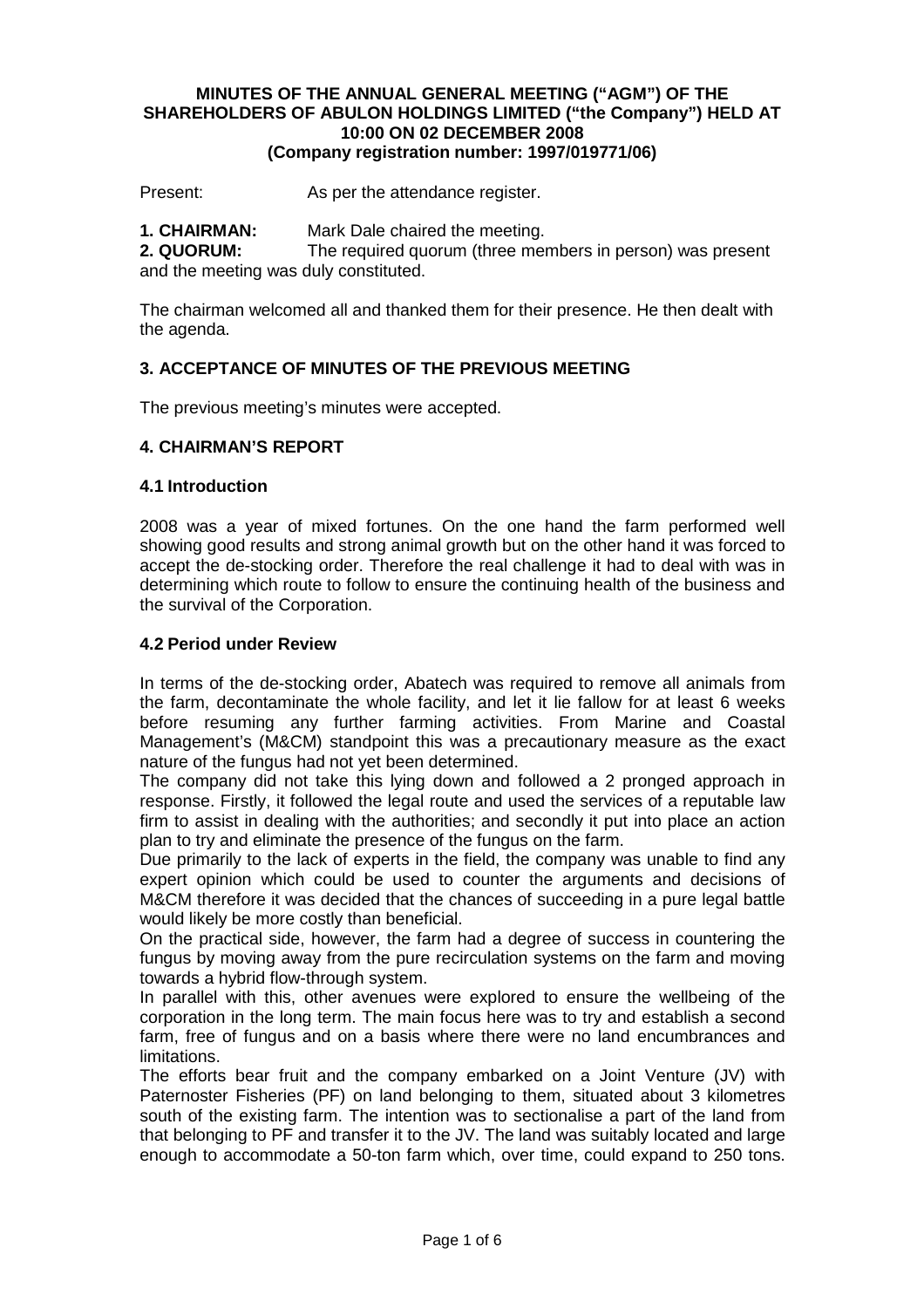The viability of the land was still subject to the successful completion of an Environmental Impact Analysis (EIA). This venture was initiated in September 2008. If funds could be secured for the operation and the EIA completed successfully, Abulon would provide the know-how, expertise and management in exchange for a management fee and an equitable portion of the shares in the venture. Now that land had been identified, the next phase was finding an appropriate funding partner.

The increase in Rand/US\$ exchange rate had a positive effect on the revenues of the business and in the current market the profitability of the venture improved dramatically with the weakening of the Rand. An advantage of the de-stocking was that the growth rates of the remaining stock improved and the sales for the past year were good.

# **4.3 Future**

The de-stocking program would continue until late 2009 and, in the process generate an estimated cash reserve of between R5 and R6 million. The company would continue to try and prevent the need for a total de-stock on the existing farm and would also consider the viability of continuing operations at the existing site.

A shelf company was acquired to embark on the new venture. Directors were nominated by both parties and seed funding of R100, 000 (R50, 000 from each party) will cover the initial costs of the land subdivision and the EIA.

# **4.4 Shares**

The board maintained the share price at 30cents. During the period under review 71, 000 company shares were sold in October and November of 2007. A decision was taken by the Directors in early 2008 to halt all share trading until all the issues surrounding the de-stocking were fully understood and under control.

# **4.5 Conclusion**

Despite the on-going issue of the fungus and the de-stocking order, the business was operating in an effective and efficient manner and the board assured the shareholders of its best efforts to ensure a healthy future for the business.

# **4.6 Thanks**

Mark thanked Chris, Dexter, Hannes, Gareth and the team on the farm for their efforts. Special thanks went to David Huth, Mark's fellow non-exec, for his tireless efforts and support on the administrative front.

# **5. OPERATIONAL REPORT: CHRIS NEVELING**

Being faced with an opportunistic fungus with the gravel in the re-circulation system creating the ideal environment, a decision was made to remove all gravel from the system. Having received a de-stocking order from M&CM, the aim was to rid the farm of the fungus. Initially M&CM (and the Minister's letter) did not put any timeframe to the de-stocking and consequently the farm de-stocked at its own pace. This came to the attention of Dr. Anna Mouton and she reported it to M&CM which led to a request by M&CM to de-stock completely by the end of January 2009.

A meeting is scheduled with M&CM for Thursday 04 Dec where the matter will be addressed. Although Dr. Mouton could only find a few abalones with the fungus during her last inspection a negative report was issued to M&CM. The report was skewed and this will be brought to M&CM's attention at the meeting. Other expert opinion will also be consulted as it is believed that M&CM are easily swung by what Dr. Mouton says.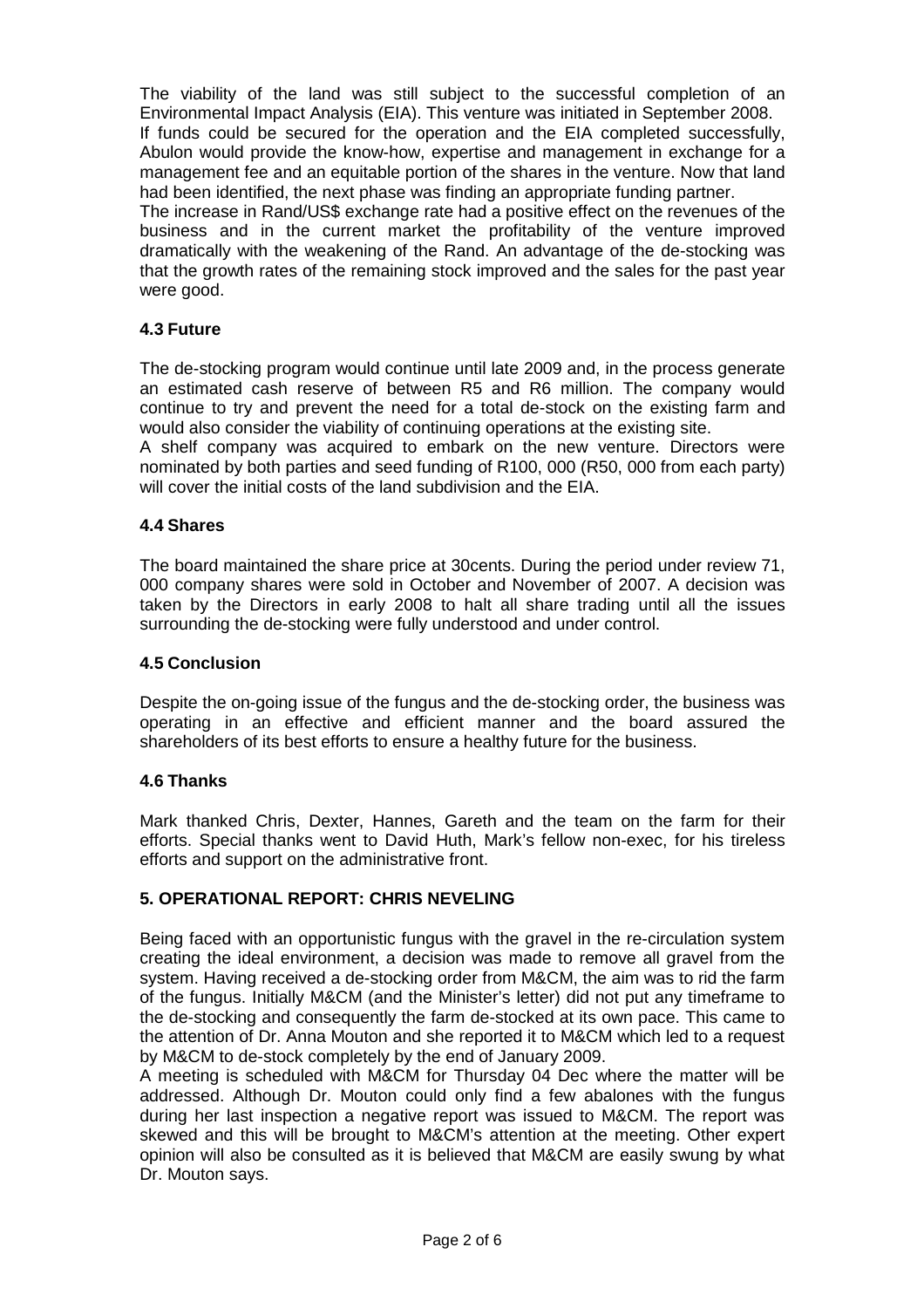An option exists that should the farm be de-stocked, larger animals could be purchased to re-stock the farm.

The company believes that there is support from the government for Marine Aquaculture. Abalone ranching for instance is being promoted whereby rights holders will be able to harvest from the sea. Although it won't be that easy, at least government supports the initiative. The company is therefore hopeful that a solution might still be reached.

In terms of exports, Abatech's abalone is still very sought after because it has some of the whitest and softest flesh. Larger animals were harvested for drying until Australian dried product was dumped on the market. Therefore all Abatech's harvest is currently canned.

# **6. FARM MANAGER'S REPORT: GARETH LAWRENCE**

Gareth was previously employed by Global Ocean, a farm where the fungus surfaced. He made notable impressions in his efforts to eradicate the fungus.

A year ago the farm in Paternoster suffered high mortalities as a result of the fungal infection. The gravel in the tanks was regarded as a major barrier to success (Dr Mouton disagreed with this notion) as it prompted bacterial and microbial growth. This promoted poor water quality and lower oxygen levels. Low water volumes going through the systems also added to stressing the animals.

Action has been taken since then. The crayfish store with its old style flow-through was closed down when M&CM discovered the prevalence of the fungus there. The rest of the farm was also gradually de-stocked reducing biomass by 50% or 18 tons.

The farm now boasts with growth rates of between 1, 4 and 2, 8 mm per month. Spat were the fastest growers. With a new larger main pump and suction line installed water flow has been increased from 40 m<sup>3</sup> to 160 m<sup>3</sup> washing away lots of the waste. The farm took a hard look at the evidence and came up with a plan how to attack the fungus, a plan which would also prove that actions were effective. With the removal of the gravel from Phase 1 and increased water flow it now had the best flow-through system in the country. There were no difficulties with the water quality, oxygen levels and toxins. Add to those massive positive impacts on the mortalities with very little signs of the fungus. If there were any fungus spotted, it was surely brought from Phase 2. After these initial improvements, Dr. Mouton did an inspection and she noted the improvements in her report.

The same adjustments were then done to the larger Phase 2 of the farm. Cleaning happens more regularly, weekly or fortnightly. No room is left for the ideal fungus environment. After all gravel was removed Dr. Mouton once again visited the farm. This time round she found 2 animals with signs of the fungus, one in each phase. Her methods for determination of prevalence were questionable and Abatech's opinion is that it had the fungus completely under control. The total mortality count for November 08 was 700 which was not even 1%. However, Dr. Mouton believed that it was higher than industry standard. Gareth replied to M&CM regarding Dr Mouton's report.

Further improvements to the farm will be the installation of a  $2^{nd}$  larger pump and new larger input lines, increasing water flow to over 1000% (400  $\text{m}^3$  plus) of the initial farm input. In the meanwhile effort was put into stringent cleaning and husbandry.

# **7. FINANCIAL REPORT: DAVID HUTH**

David Huth referred to the financial report which was sent out with the notices.

Sales improved vastly from R3, 5 million to over R5 million. Gross profit also increased by 64, 5% due to an increase in sales.

Expenses increased by 8, 7%. Bearing in mind an inflationary increase of 14%, this was considered not severe and below inflation. Given that certain expenses did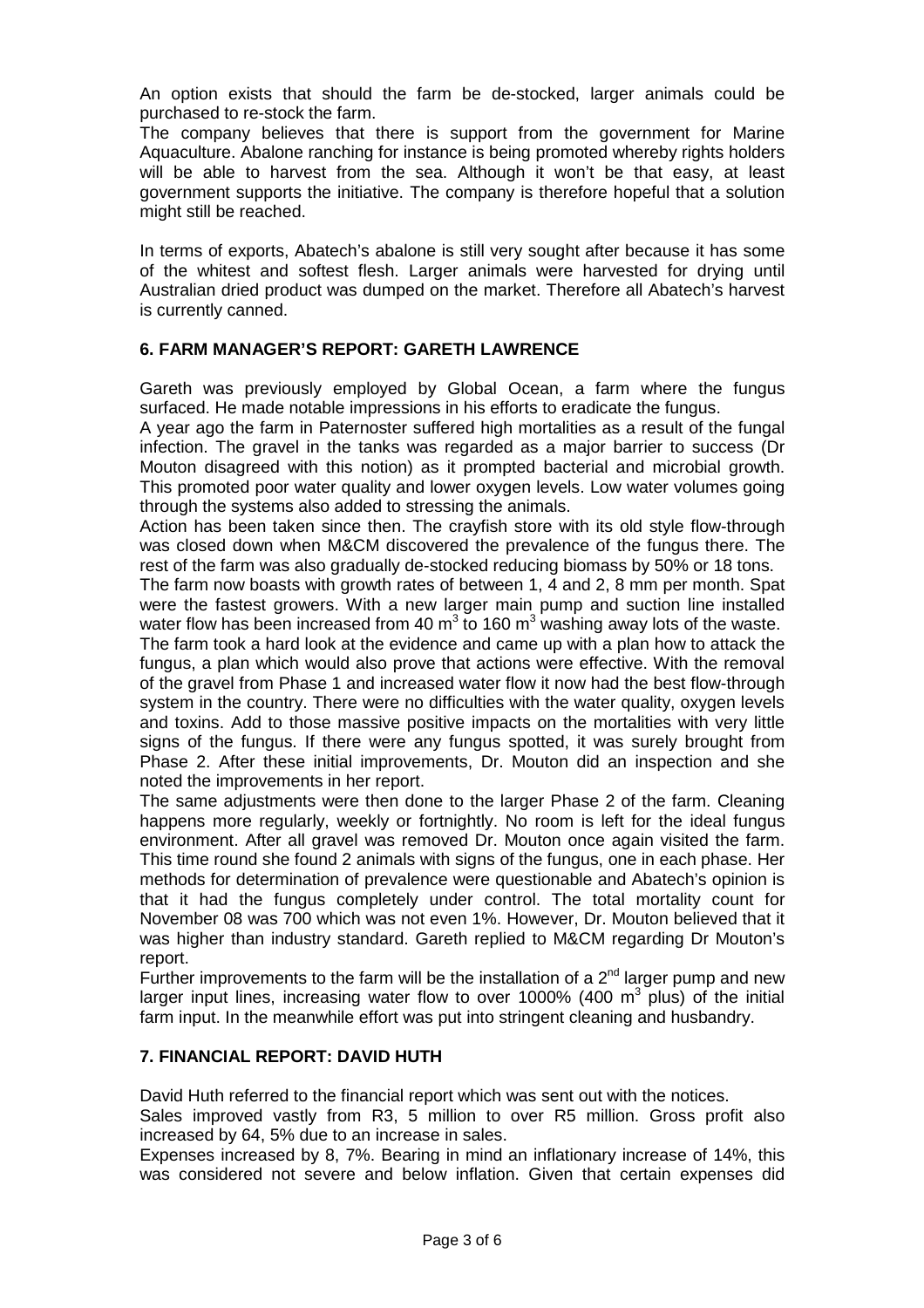increase substantially, again bearing in mind that operating in a smaller area such as Paternoster, a limited source of supply existed.

The ratio of expenses to sales was 43, 1% while 57, 6% in 2007. The ratio improved by 14, 5%. All things being equal 2008 was considered a good year.

In 2008 Abatech made a profit of R199, 164. Not only did it generate sufficient revenue for the running of the business but also generated some profit. Major losses were built up since the start when capital was used for revenue. Now a total turnaround could be seen.

At the previous AGM Mr. Wiese asked for more detail in the financial statements. More detail was now provided in the financial statements supported by the accompanying financial report.

The monthly mariculture cost is added to the cost of our Bio assets which enabled the company to determine the cost of its closing stock as well as the actual cost of the bio assets taken off the farm. The movement of bio assets off the farm were not considered a sale, only the sale of the final processed product. The cost of sale was determined on the cost of the processed abalone, not the bio assets.

Different ratios existed for the dried and canned product. Dried was sold per kg while cans were sold per can. In both cases higher prices were paid for bigger animals and less animals per can. In the final per kg analysis, only a slightly higher price was paid for the dried product.

The annual budget was normally done at R7 to the US\$. Fluctuations affected the profitability and it was therefore not always easy to determine the actual revenue for the next month as payment was only made after a 6-8 week cycle once the shipment was paid for.

Looking towards the future, the current cash resources of the operation was at R480, 000 with a further expected R615, 000 from Midae Marketing for product on the water. It was anticipated that this amount could increase to R900, 000 because of exchange rate fluctuations. Budgeting could in future be done at R8 to the US\$ if advice from financial experts was taken to heart who projected the Rand to settle at R8, 50 to the Dollar.

The fungus issue created unnecessary problems. Business aspects of the company have been good. Tackling the problem could mean that a new operation have to be started where equity can be obtained in a new joint venture which can be grown while increasing the value of the shares. A dividend was still seen to be paid only in the medium to long term, but not for the immediate foreseeable future. With a new venture better options would be on the table.

David expressed his appreciation to the very able Chris Neveling and Mark Dale whom it was a pleasure to work with. He also thanked the rest of the management team and the farm personnel.

#### **8 QUESTION AND ANSWER PERIOD**

A question was raised regarding the 8 week cycle of payment which seemed contra to industry norm. It was explained that selling costs such as insurance, marketing etc. were taken care of by Midae Marketing and that the company only got paid on landing and not via letter of credit.

Shareholders from Roc Mining, now shareholders of Abulon, indicated that they received dividends. Mark Dale explained the process the company went through to issue Roc Mining clients with Abulon shares and that Abulon has never paid any dividends. Abulon was not linked to Roc Mining and the dividends must have been paid by Roc Mining.

A question was asked regarding an alternate plan, should the company be forced to completely de-stock. Mark explained that there were 3 possible routes forward.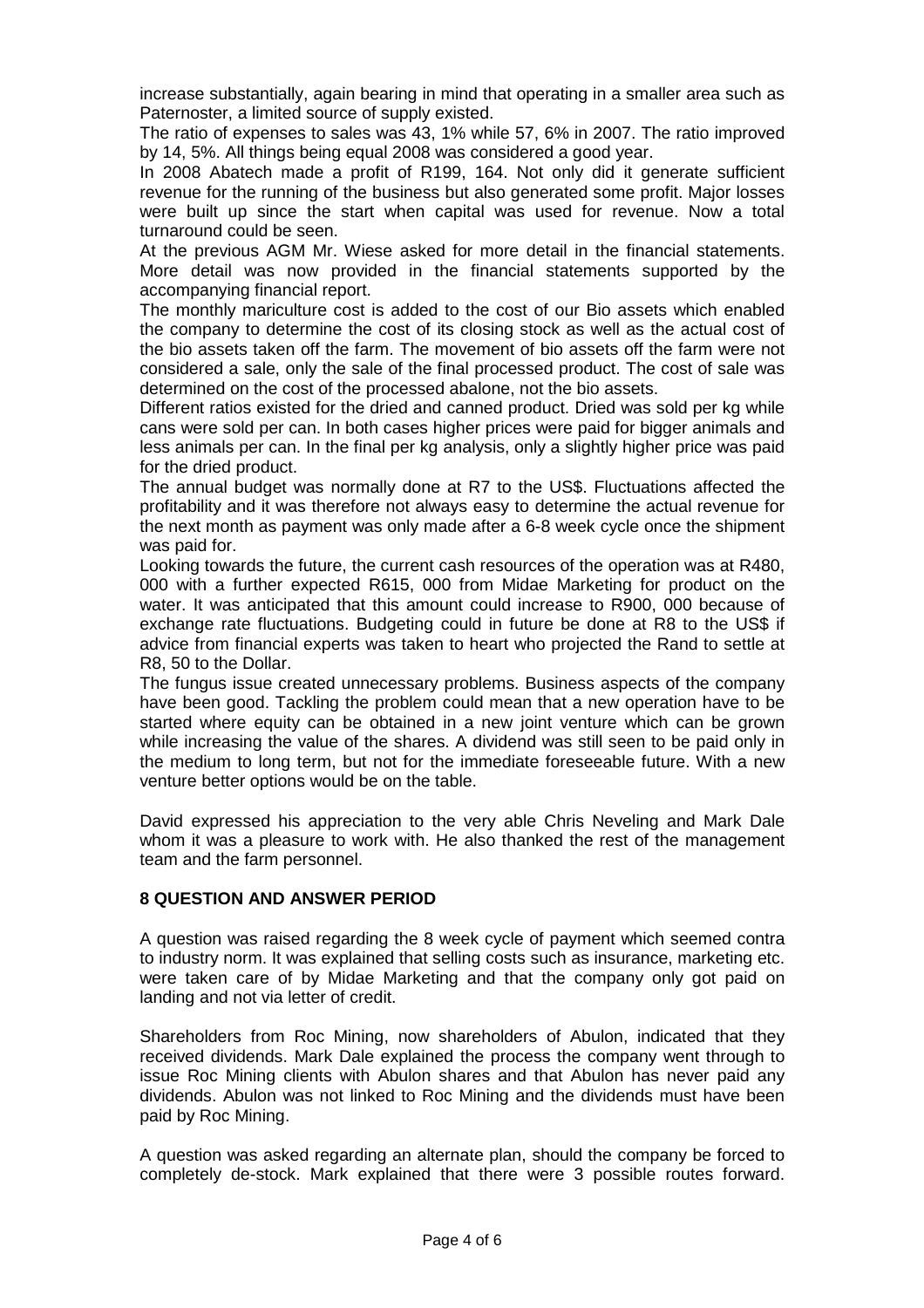Regarding the current site, it could be de-stocked or, if compromise was reached with  $M\&CM$ , continue its operations. The 3<sup>rd</sup> route was a new venture on new land with a new investor. The company now had access to new land from Paternoster Fisheries and were now trying to secure the last critical leg - the financing. Nothing could be guaranteed at this stage but the board would do their best. Come April 2009, hard decisions will be made if a new financial partner has not been found and we are still forced to totally de-stock the farm. If serious decisions have to be made regarding the future of the business, a Special General Meeting (SGM) will be called to obtain input from the shareholders regarding the different options on the table.

In response to a question related to the financial requirement for a new farm Mark indicated an injection of R20 – R25 million would be needed to set up a 50-ton farm with a hatchery on the new land. The company's percentage shareholding in the new venture was currently sitting at 50% which would be re-negotiated once a financial partner was found.

A question was raised regarding the possibility to farm with seaweed. The shareholders were reminded that the farm had a shareholding in Verdino, the Kelp harvesting concession holder. That was also the source of the company's first income from dividends.

Should the company go through the whole de-stocking process there were questions as to why it should lie fallow for 6 weeks only to restart on the same site. According to Dr. Mouton she would not recommend that further operations were carried out on the same farm as there would always be a possibility of contamination on the site. According to both her and the Chairman of Abagold there is no certainty as to where the fungus might hide and they feared Abatech might never be able to get rid of it completely. The company felt that the position taken regarding the fungus was unjustified and that it was an freely occurring, opportunistic fungus which could be controlled by using the right practices.

Shareholders asked whether there were any animosity against the Company from Dr. Mouton's side seeing that her most recent inspection report was perceived to be a bit skewed, unfair and biased linking any mortality directly to the fungus. The Company refrained from speculating about any animosity, mentioning that Dr. Mouton was employed by M&CM as a bio-security consultant and that she was super-cautious. Around the world she was also regarded as a watchdog for the industry. With the fungus being identified on 4 farms in South Africa, she wanted to be on the safe route. Even the Abalone Farmer's Association of SA (AFASA), Abulon being a member, found itself in a difficult position sympathising with Abulon on the one hand but also not wanting the fungus to spread to member farms. The question to be answered was therefore one of viability on the same site. The company put forward the point that it had the fungus well under control and that it felt that M&CM should revise its position in this regard. Failing a change of heart by M&CM, the concern is that there will always be a stigma attached to the farm which could affect future business.

A meeting was scheduled with M&CM the coming Thursday the outcome of which would be posted on the Abulon website. The company's position was that destocking and fallowing would not solve the problem. Another point was that M&CM have not proved the non-existence of the fungus on other farms.

Eyebrows also rose regarding bio-security procedures followed by Dr. Mouton when moving between farms. Furthermore, a representative from AFASA, M&CM or one of the other farms did not always accompany her adding to the biasness of her reports.